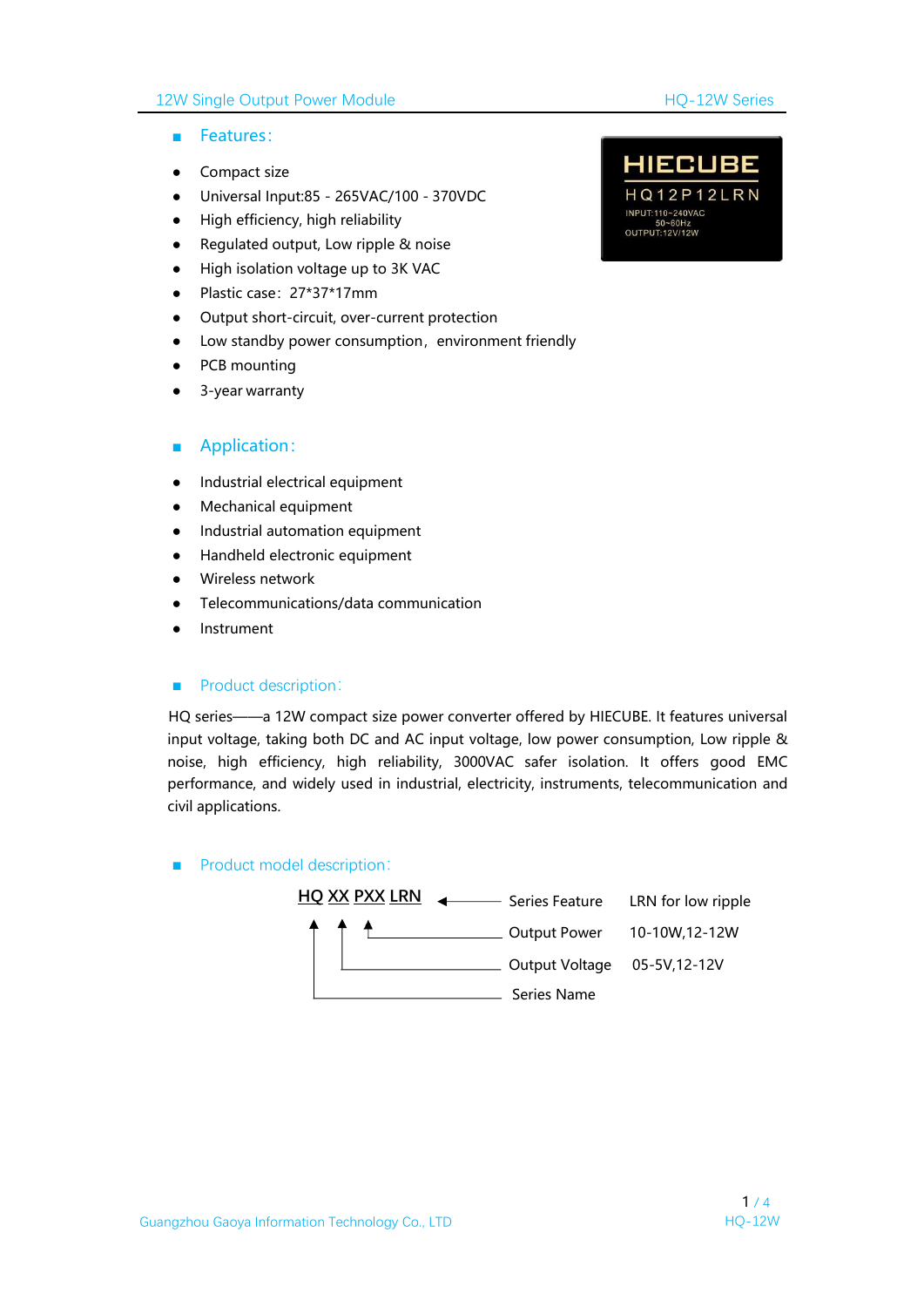## 12W Single Output Power Module 12W Series

#### ■ Input Specifications:

| <b>Item</b> | <b>Voltage Range</b> | Input<br>Current@110V | Input<br>Current@220 | <b>Power Factor</b> | Start time |
|-------------|----------------------|-----------------------|----------------------|---------------------|------------|
| HQ05P10LRN  |                      |                       |                      |                     |            |
| HQ06P10LRN  |                      |                       |                      |                     |            |
| HQ09P12LRN  | 85V~265VAC           | < 250mA               | $<$ 130 $mA$         | < 0.5               | < 0.25     |
| HQ12P12LRN  | 100V~370VDC          |                       |                      |                     |            |
| HQ15P12LRN  | 50/60HZ              |                       |                      |                     |            |
| HQ20P12LRN  |                      |                       |                      |                     |            |
| HQ24P12LRN  |                      |                       |                      |                     |            |

## ■ Output Specifications:

| <b>Item</b> | Voltage    | Current | Power | Eff (Typ) | Vol<br>accuracy | Load regulation |
|-------------|------------|---------|-------|-----------|-----------------|-----------------|
| HQ05P10LRN  | 5V         | 2A      |       | 78%       | ±1%             | ±1%             |
| HQ06P10LRN  | 6V         | 1.6A    | 10W   | 79%       |                 | ±1%             |
| HQ09P12LRN  | 9V         | 1.3A    | 12W   | 82%       |                 | ±1%             |
| HQ12P12LRN  | 12V        | 1A      |       | 85%       |                 | $±0.8\%$        |
| HQ15P12LRN  | 15V        | 0.8A    |       | 85%       |                 | $±0.8\%$        |
| HQ20P12LRN  | <b>20V</b> | 0.6A    |       | 86%       |                 | $±0.8\%$        |
| HQ24P12LRN  | 24V        | 0.5A    |       | 86%       |                 | ±0.4%           |

### ■ Ripple & Noise:

| <b>Item</b> | 20M bandwidth<br>(peak-peak value) |                   | 200M bandwidth<br>(peak-peak value) |                   |  |
|-------------|------------------------------------|-------------------|-------------------------------------|-------------------|--|
|             | Typ                                | <b>Max</b>        | Typ                                 | <b>Max</b>        |  |
| HO05P10LRN  | 30 <sub>m</sub> V                  | 35mV              | 50 <sub>m</sub> V                   | 80 <sub>m</sub> V |  |
| HQ06P10LRN  | 30 <sub>m</sub> V                  | 35mV              | 45mV                                | 85 <sub>m</sub> V |  |
| HQ09P12LRN  | 20mV                               | 30 <sub>m</sub> V | 45mV                                | 80 <sub>m</sub> V |  |
| HQ12P12LRN  | 20 <sub>m</sub> V                  | 25mV              | 40 <sub>m</sub> V                   | 80mV              |  |
| HQ15P12LRN  | 20 <sub>m</sub> V                  | 25mV              | 40 <sub>m</sub> V                   | 80 <sub>m</sub> V |  |
| HQ20P12LRN  | 20 <sub>m</sub> V                  | 28mV              | 50 <sub>m</sub> V                   | 85 <sub>m</sub> V |  |
| HO24P12LRN  | 20 <sub>m</sub> V                  | 28mV              | 50 <sub>m</sub> V                   | 85mV              |  |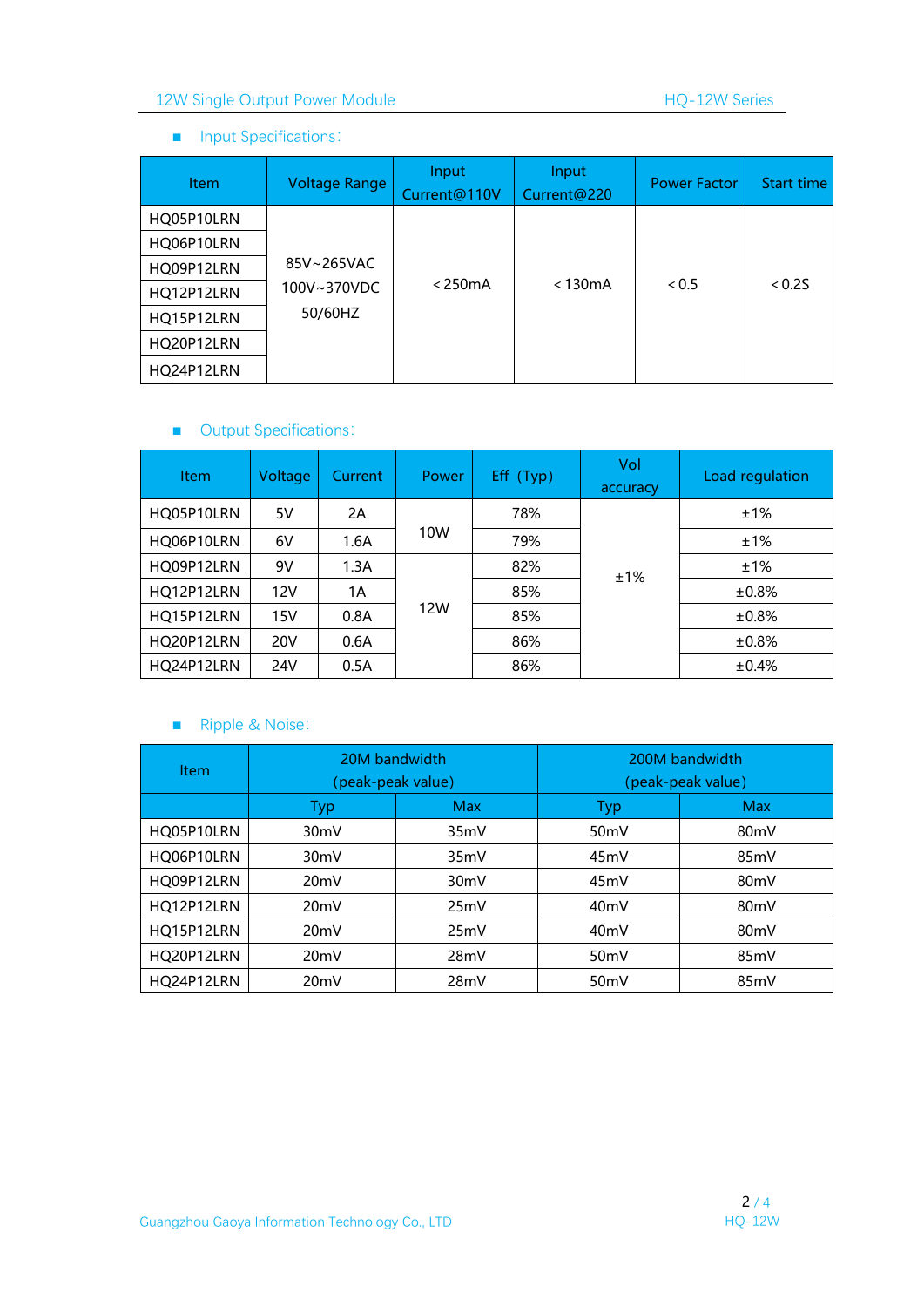#### ■ General Specifications:

| Item                            | <b>Operating Conditions</b>                       |
|---------------------------------|---------------------------------------------------|
| <b>Switching Frequency</b>      | 65KHz                                             |
| <b>Short Circuit Protection</b> | Hiccups, continuous, self-recovery                |
| Over-load Protection            | > Load110%, self-recovery                         |
| Overheat Protection             | higher than 80 $\degree$ C ( $\pm$ 4 $\degree$ C) |
| Isolation voltage               | Input-Output<br>3000VAC /1min                     |
| <b>Operating Temperature</b>    | $-30 - 60^{\circ}C$                               |
| Storage Temperature             | $-40 \sim 70^{\circ}$ C                           |
| Weight                          | $30g(\pm 2g)$                                     |
| Package Dimensions              | 27*37*17mm                                        |
| <b>Casing Material</b>          | Black flame-retardant and heat-resistant plastic  |
| Cooling Method                  | Free air convection                               |
| <b>Safety Class</b>             | CLASS II                                          |

■ Design Reference:

## 1. Typical application circuit:



## 2.Low ripple application circuit:

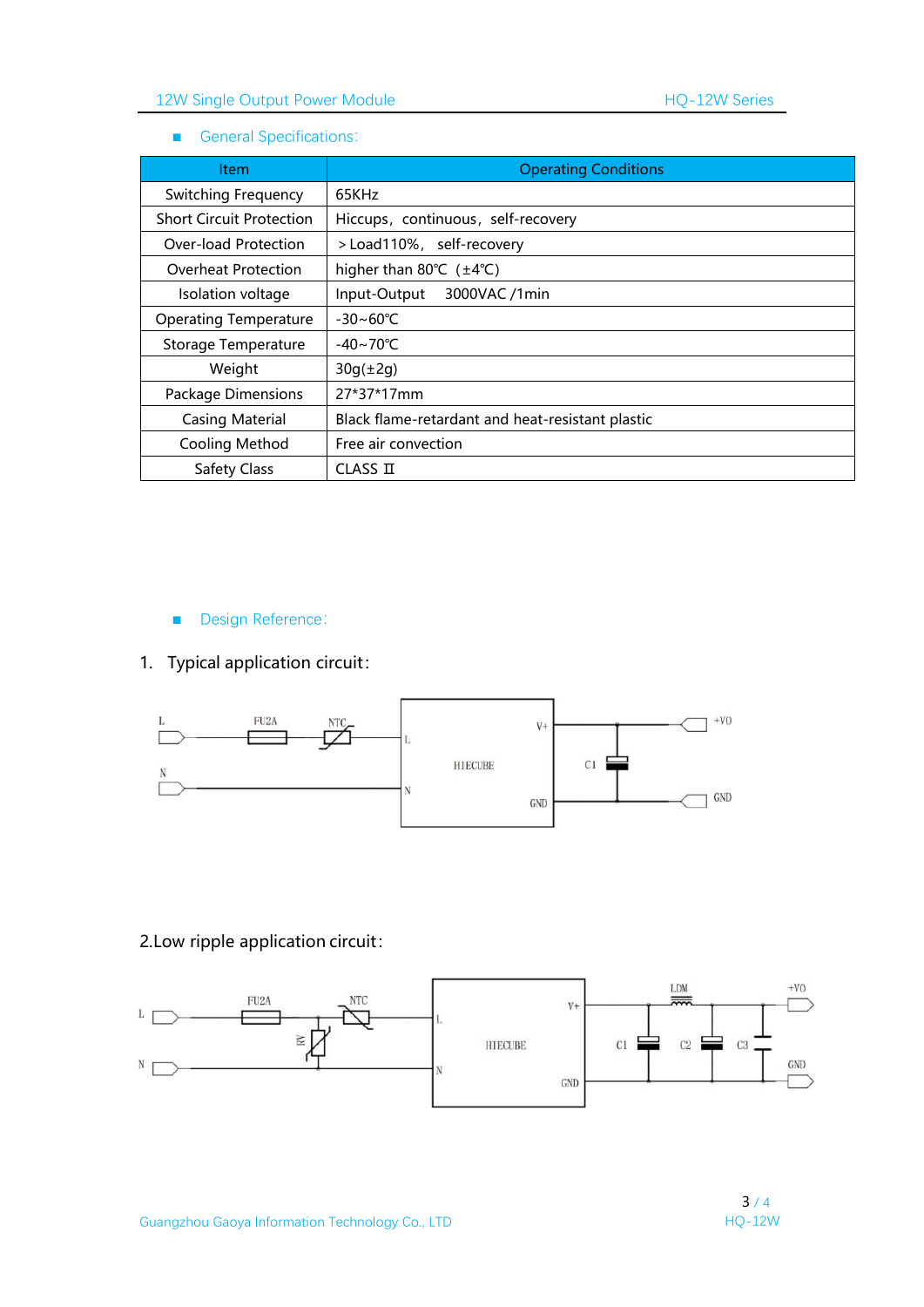# 3.EMC application circuit:



# Peripheral component parameters

| <b>INPUT</b>      |                      |               |  |  |
|-------------------|----------------------|---------------|--|--|
|                   | Component name       | Parameter     |  |  |
| FU <sub>2</sub> A | <b>FUSE</b>          | 2A /250V      |  |  |
| <b>RV</b>         | Mov                  | 14D471K       |  |  |
| <b>NTC</b>        | Thermistor           | 10D-11        |  |  |
| <b>RES</b>        | Discharge resistor   | $1M\Omega/1W$ |  |  |
| <b>LCM</b>        | Common-mode inductor | <b>UU9.8</b>  |  |  |
| CX <sub>1</sub>   | Safety capacitance   | 0.33uF/275V   |  |  |
| CY1 CY2           | Y2 capacitance       | 222M/250V     |  |  |

|             | <b>OUTPUT</b>  |                |                |                        |
|-------------|----------------|----------------|----------------|------------------------|
| <b>VOUT</b> | C <sub>1</sub> | C <sub>2</sub> | LDM            | C <sub>3</sub>         |
| 5V/6V       | 16V/1000uF     | 16V/1000uF     |                |                        |
| 9V          |                |                |                |                        |
| <b>12V</b>  | 25V/680uF      | 25V/680uF      | Rod inductance | <b>CBB Capacitance</b> |
| <b>15V</b>  |                |                |                | 104/50V                |
| <b>20V</b>  |                |                |                |                        |
| <b>24V</b>  | 35V/470uF      | 35V/470uF      |                |                        |